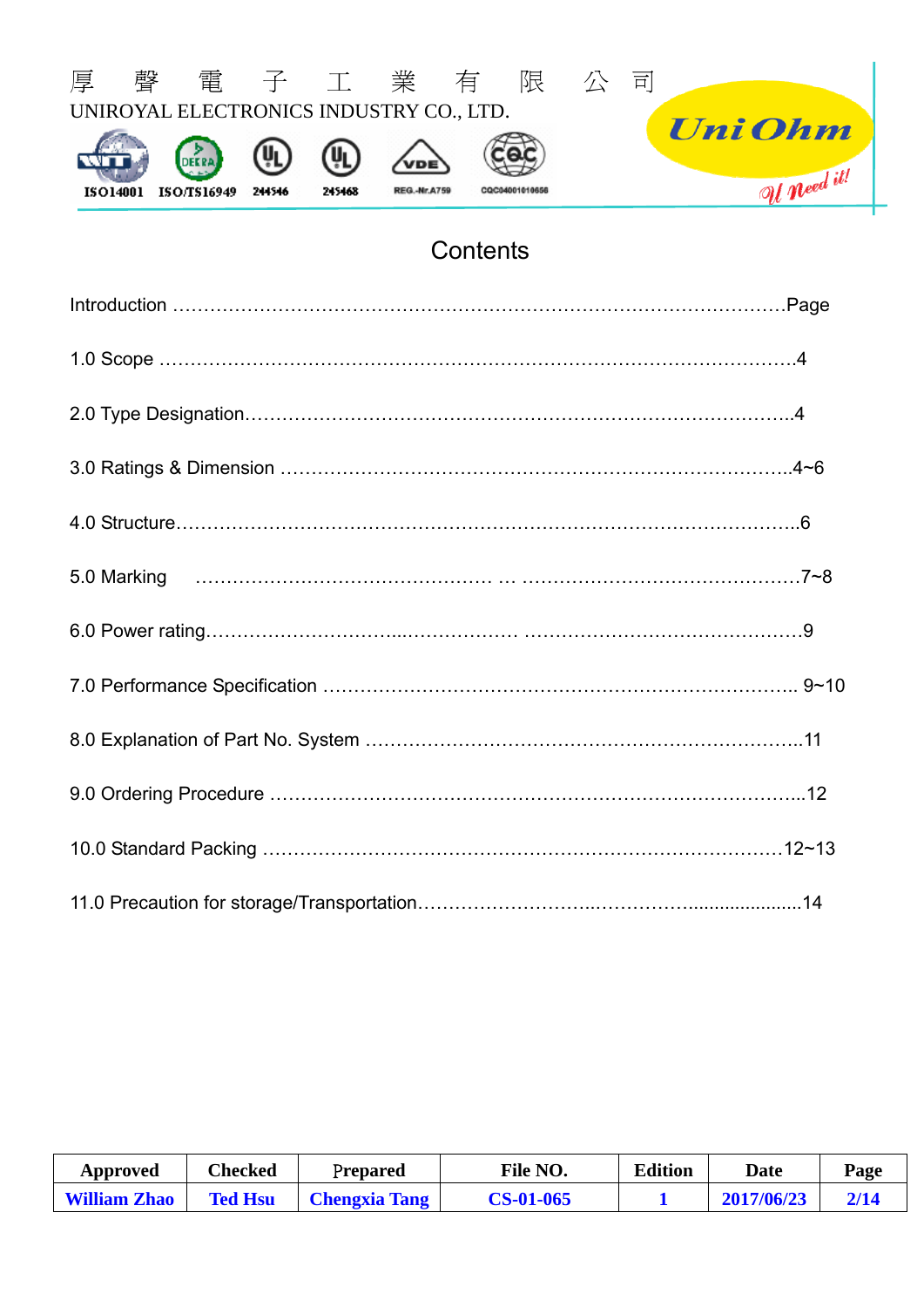| 厚<br>UNIROYAL ELECTRONICS INDUSTRY CO., LTD.<br>DEERA<br>ISO/TS16949<br>ISO14001 | ŲL<br>244546<br>245468             | VDE<br><b>REG.-Nr.A759</b> | 聲 電 子 工 業 有 限 公 司<br>CQC04001010656 |             | <b>UniOhm</b><br>Uneed it! |
|----------------------------------------------------------------------------------|------------------------------------|----------------------------|-------------------------------------|-------------|----------------------------|
| File Name:<br><b>Resistor Array Series</b>                                       | $\pm 1\% \cdot \pm 5\% \& 0\Omega$ | Date                       | 2017/06/23                          | Edition No. | $\mathbf{1}$               |
|                                                                                  |                                    | Amendment Record           |                                     | Signature   |                            |
| Edition                                                                          | Prescription of<br>amendment       | Amend Page                 | <b>Amend Date</b>                   | Amended by  | Checked by                 |
|                                                                                  |                                    |                            |                                     |             |                            |

| Approved            | Checked        | Prepared             | File NO.         | <b>Edition</b> | Date       | Page |
|---------------------|----------------|----------------------|------------------|----------------|------------|------|
| <b>William Zhao</b> | <b>Ted Hsu</b> | <b>Chengxia Tang</b> | <b>CS-01-065</b> |                | 2017/06/23 | 3/14 |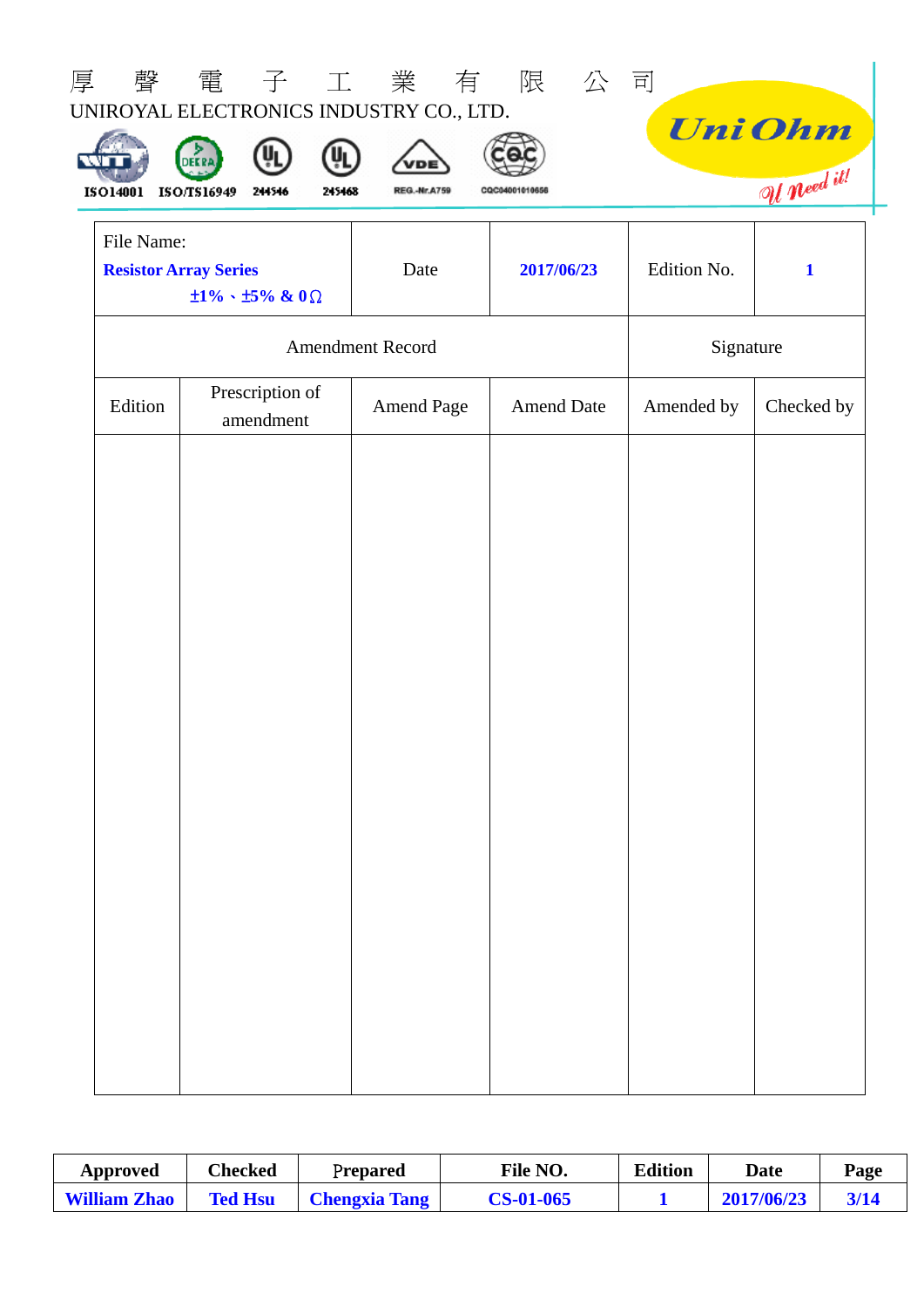

### **1.0 Scope:**

This sheet is the statement of the Chip Resistor Array- Concave Terminal specification that UNIOHM'S productions can meet.

## **2.0 Type Designation:**

The type designation shall be in the following from:

#### **Example:**

| Type | <b>Power rating</b> | Resistance tolerance | <b>Nominal resistance</b> |
|------|---------------------|----------------------|---------------------------|
| 4C02 | /16W                |                      | $100\Omega$               |

#### **3.0 Ratings & Dimension:**

3.1 Equivalent Circuit Diagram:



#### 3.2 Dimensions in mm:

| Convex Terminal type                    |                                                            |                                                                                            |  |  |  |  |  |  |  |  |
|-----------------------------------------|------------------------------------------------------------|--------------------------------------------------------------------------------------------|--|--|--|--|--|--|--|--|
| 2D02/2D03                               | 4D02/4D03                                                  | 16P8                                                                                       |  |  |  |  |  |  |  |  |
| A1<br>Б<br>c<br>2<br>G<br>$\omega$<br>D | A <sub>2</sub><br>≃<br>O<br>$\sigma$<br>$\infty$<br>$\sim$ | A <sub>2</sub><br>A <sub>1</sub><br><b>House</b><br>سد<br>∞<br>hr h<br>5 F.<br>3<br>œ<br>m |  |  |  |  |  |  |  |  |

| Approved            | Checked        | <b>Prepared</b>      | File NO.         | <b>Edition</b> | Date       | Page |
|---------------------|----------------|----------------------|------------------|----------------|------------|------|
| <b>William Zhao</b> | <b>Ted Hsu</b> | <b>Chengxia Tang</b> | <b>CS-01-065</b> |                | 2017/06/23 | 4/14 |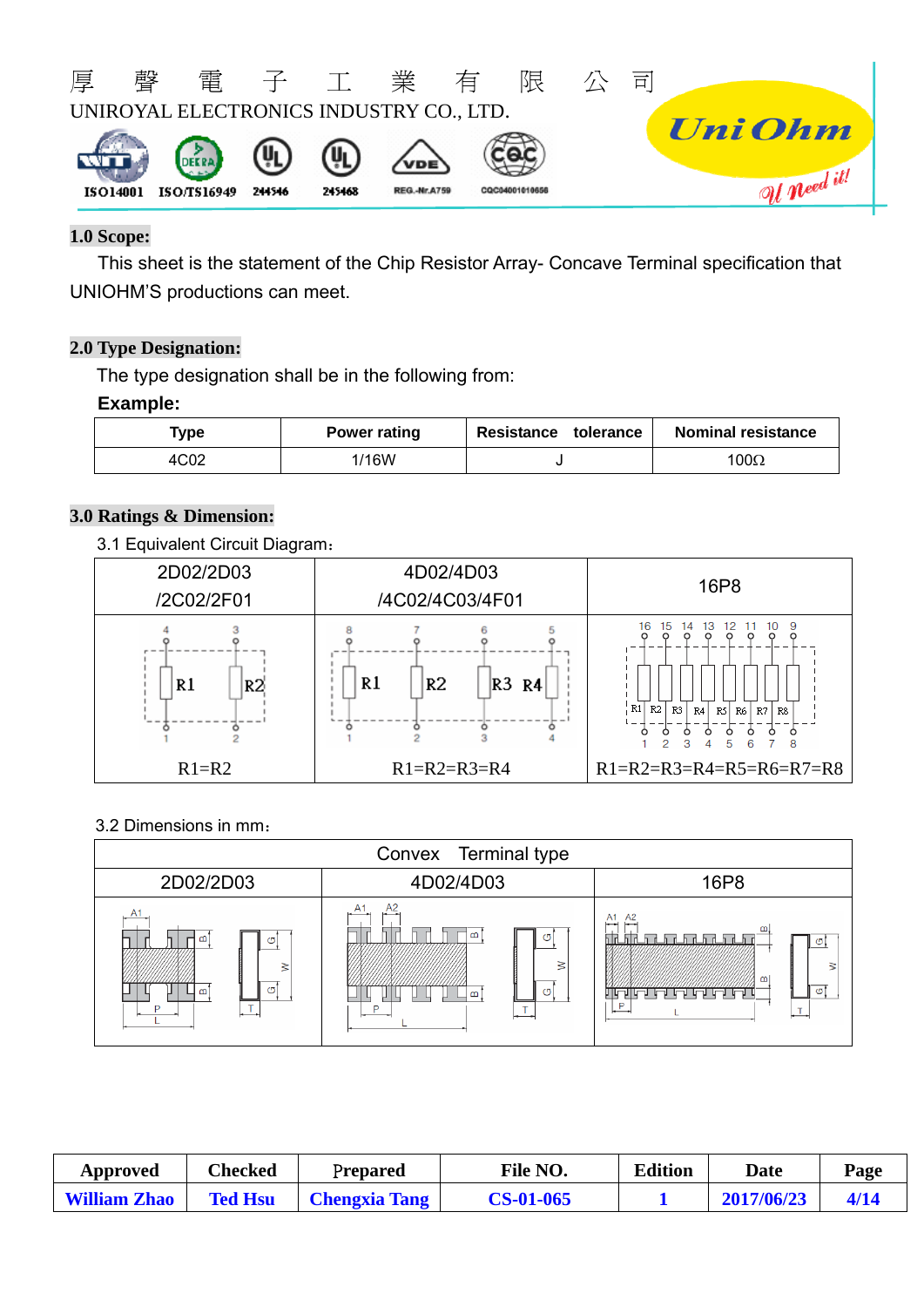



|                                                                                   | Flat Terminal                                                                                                             |
|-----------------------------------------------------------------------------------|---------------------------------------------------------------------------------------------------------------------------|
| 2F01                                                                              | 4F01                                                                                                                      |
| VIII». VIIII<br>12000000<br>ΙB<br>١G<br>W<br>VIII)<br>VIII)<br><b>Report</b><br>_ | P<br>$\mathbf{r}$<br><b>DESCRIPTION</b><br>VIII<br>VIIIA VIIIA<br>VIIII<br> G<br>lв<br>W<br>VIIIs<br>VIII)<br>VIII)<br>MM |

|      |                 |                 |                 | <b>Dimensions</b> | (mm)            |                 |                 |                 |
|------|-----------------|-----------------|-----------------|-------------------|-----------------|-----------------|-----------------|-----------------|
| Type | L               | W               | T               | A <sub>1</sub>    | A2              | B               | P               | G               |
| 2D02 | $1.00 \pm 0.10$ | $1.00 \pm 0.10$ | $0.35 \pm 0.10$ | $0.33 \pm 0.10$   | $\prime$        | $0.15 \pm 0.05$ | $0.65 \pm 0.05$ | $0.25 \pm 0.10$ |
| 4D02 | $2.00 \pm 0.10$ | $1.00 \pm 0.10$ | $0.45 \pm 0.10$ | $0.40 \pm 0.05$   | $0.30 \pm 0.05$ | $0.20 \pm 0.15$ | $0.50 \pm 0.05$ | $0.30 \pm 0.15$ |
| 2D03 | $1.60 \pm 0.15$ | $1.60 \pm 0.15$ | $0.50 \pm 0.10$ | $0.60 \pm 0.15$   | $\prime$        | $0.30 \pm 0.10$ | $0.80 \pm 0.05$ | $0.25 \pm 0.10$ |
| 4D03 | $3.20 \pm 0.20$ | $1.60 \pm 0.20$ | $0.50 \pm 0.10$ | $0.65 \pm 0.15$   | $0.50 \pm 0.15$ | $0.30 \pm 0.15$ | $0.80 \pm 0.10$ | $0.30 \pm 0.15$ |
| 16P8 | $4.00 \pm 0.20$ | $1.60 \pm 0.15$ | $0.45 \pm 0.10$ | $0.45 \pm 0.05$   | $0.30 \pm 0.05$ | $0.30 \pm 0.15$ | $0.50 \pm 0.05$ | $0.40 \pm 0.15$ |
| 2C02 | $1.00 \pm 0.10$ | $1.00 \pm 0.10$ | $0.35 \pm 0.10$ |                   | $\prime$        | $0.15 \pm 0.10$ |                 | $0.30 \pm 0.10$ |
| 4C02 | $2.00 \pm 0.10$ | $1.00 \pm 0.10$ | $0.45 \pm 0.10$ |                   | $\prime$        | $0.15 \pm 0.10$ | $\prime$        | $0.30 \pm 0.10$ |
| 4C03 | $3.20 \pm 0.20$ | $1.60 \pm 0.20$ | $0.60 \pm 0.10$ |                   |                 | $0.30 \pm 0.20$ |                 | $0.40 \pm 0.10$ |
| 2F01 | $0.80 \pm 0.10$ | $0.60 \pm 0.10$ | $0.35 \pm 0.10$ | $0.30 \pm 0.10$   | $\prime$        | $0.15 \pm 0.10$ | $0.50 \pm 0.05$ | $0.15 \pm 0.10$ |
| 4F01 | $1.40 \pm 0.10$ | $0.60 \pm 0.10$ | $0.35 \pm 0.10$ | $0.20 \pm 0.10$   |                 | $0.15 \pm 0.10$ | $0.40 \pm 0.05$ | $0.15 \pm 0.10$ |

| Approved            | Checked        | <b>Prepared</b>      | <b>File NO.</b>  | <b>Edition</b> | <b>Date</b> | Page |
|---------------------|----------------|----------------------|------------------|----------------|-------------|------|
| <b>William Zhao</b> | <b>Ted Hsu</b> | <b>Chengxia Tang</b> | <b>CS-01-065</b> |                | 2017/06/23  | 5/14 |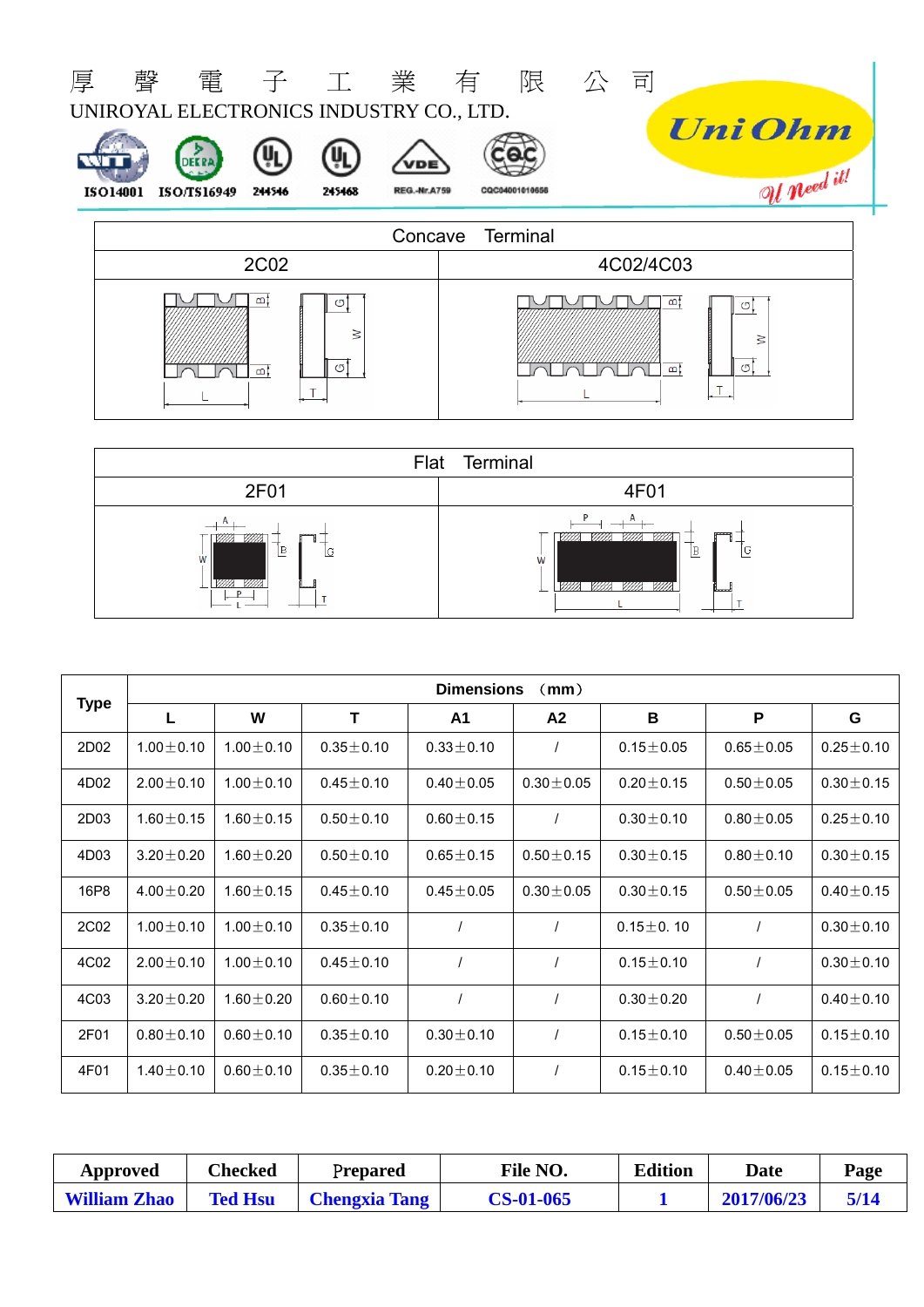

#### 3.3 Ratings:

| <b>Type</b> | Rated<br>power<br>70℃ | Max<br>Working<br>Voltage | <b>Max</b><br>Overload<br>Voltage | <b>Dielectric</b><br>Withstanding<br>Voltage | <b>Resistance</b><br>Range<br>士5%士1%       | <b>Temperature</b><br><b>Coefficient</b><br>PPM/°C | Operating<br><b>Temperature</b> | <b>Resistance</b><br>Value of<br>Jumper | Rated<br>Current<br>of Jumper |            |                  |
|-------------|-----------------------|---------------------------|-----------------------------------|----------------------------------------------|--------------------------------------------|----------------------------------------------------|---------------------------------|-----------------------------------------|-------------------------------|------------|------------------|
| 2D02        | 1/16W                 | 50V                       | 100V                              | 100V                                         | 10 $\Omega$ ~1M $\Omega$                   | ±200                                               |                                 |                                         |                               |            |                  |
| 4D02        | 1/16W                 | 50V                       | 100V                              | 100V                                         | 10 $\Omega$ ~1M $\Omega$                   | ±200                                               |                                 |                                         |                               |            |                  |
| 2D03        | 1/16W                 | 50V                       | 100V                              | 100V                                         | 10 $\Omega$ ~1M $\Omega$                   | ±200                                               |                                 |                                         |                               |            |                  |
| 4D03        | 1/16W                 | 50V                       | 100V                              |                                              | $1 \Omega \sim 1 M \Omega$                 | $\geqslant$ 10 $\Omega$ : $\pm$ 200                |                                 |                                         |                               |            |                  |
|             |                       |                           |                                   |                                              | 300V<br>$1 \Omega \sim 1 M \Omega$<br>300V | $<$ 10 Ω : $\pm$ 400                               |                                 |                                         |                               |            |                  |
| 4DP3        | 1/10W                 | 50V                       | 100V                              |                                              |                                            | $\geqslant$ 10 $\Omega$ : $\pm$ 200                |                                 |                                         |                               |            |                  |
|             |                       |                           |                                   |                                              |                                            |                                                    |                                 |                                         | $<$ 10 $\Omega$ : $\pm$ 400   | -55℃~+155℃ | $<$ 50m $\Omega$ |
| 16P8        | 1/16W                 | 50V                       | 100V                              | 300V                                         |                                            |                                                    | $1 \Omega \sim 1 M \Omega$      | $\geqslant$ 10 $\Omega$ : $\pm$ 200     |                               |            |                  |
|             |                       |                           |                                   |                                              |                                            | $<$ 10 Ω : $\pm$ 400                               |                                 |                                         |                               |            |                  |
| 2C02        | 1/16W                 | 50V                       | 100V                              | 100V                                         | 10 $\Omega$ ~1M $\Omega$                   | ±200                                               |                                 |                                         |                               |            |                  |
| 4C02        | 1/16W                 | 50V                       | 100V                              | 100V                                         | 10 $\Omega$ ~1M $\Omega$                   | ±200                                               |                                 |                                         |                               |            |                  |
| 4C03        | 1/16W                 | 50V                       | 100V                              | 300V                                         | $1 \Omega - 1 M \Omega$                    | $\geqslant$ 10 $\Omega$ : $\pm$ 200                |                                 |                                         |                               |            |                  |
|             |                       |                           |                                   |                                              |                                            | $<$ 10 $\Omega$ : $\pm$ 400                        |                                 |                                         |                               |            |                  |
| 2F01        | 1/20W                 | 12.5V                     | <b>25V</b>                        | $\prime$                                     | 10 $\Omega$ ~1M $\Omega$                   | $\pm 200$                                          | -55℃~+125℃                      | $<$ 50m $\Omega$                        | 1A                            |            |                  |
| 4F01        | 1/20W                 | 12.5V                     | <b>25V</b>                        |                                              | 10 $\Omega$ ~1M $\Omega$                   | ±200                                               |                                 |                                         |                               |            |                  |

# **4.0 Structure:**



- 1: High purity alumina substrate
- 2: Protective covering
- 3: Resistive covering
- 4: Termination (inner) Ag/Pd
- 5: Termination (between) Ni plating
- 6: Termination (outer) Sn plating

| Approved            | Checked        | Prepared             | File NO.         | <b>Edition</b> | Date       | Page |
|---------------------|----------------|----------------------|------------------|----------------|------------|------|
| <b>William Zhao</b> | <b>Ted Hsu</b> | <b>Chengxia Tang</b> | <b>CS-01-065</b> |                | 2017/06/23 | 6/14 |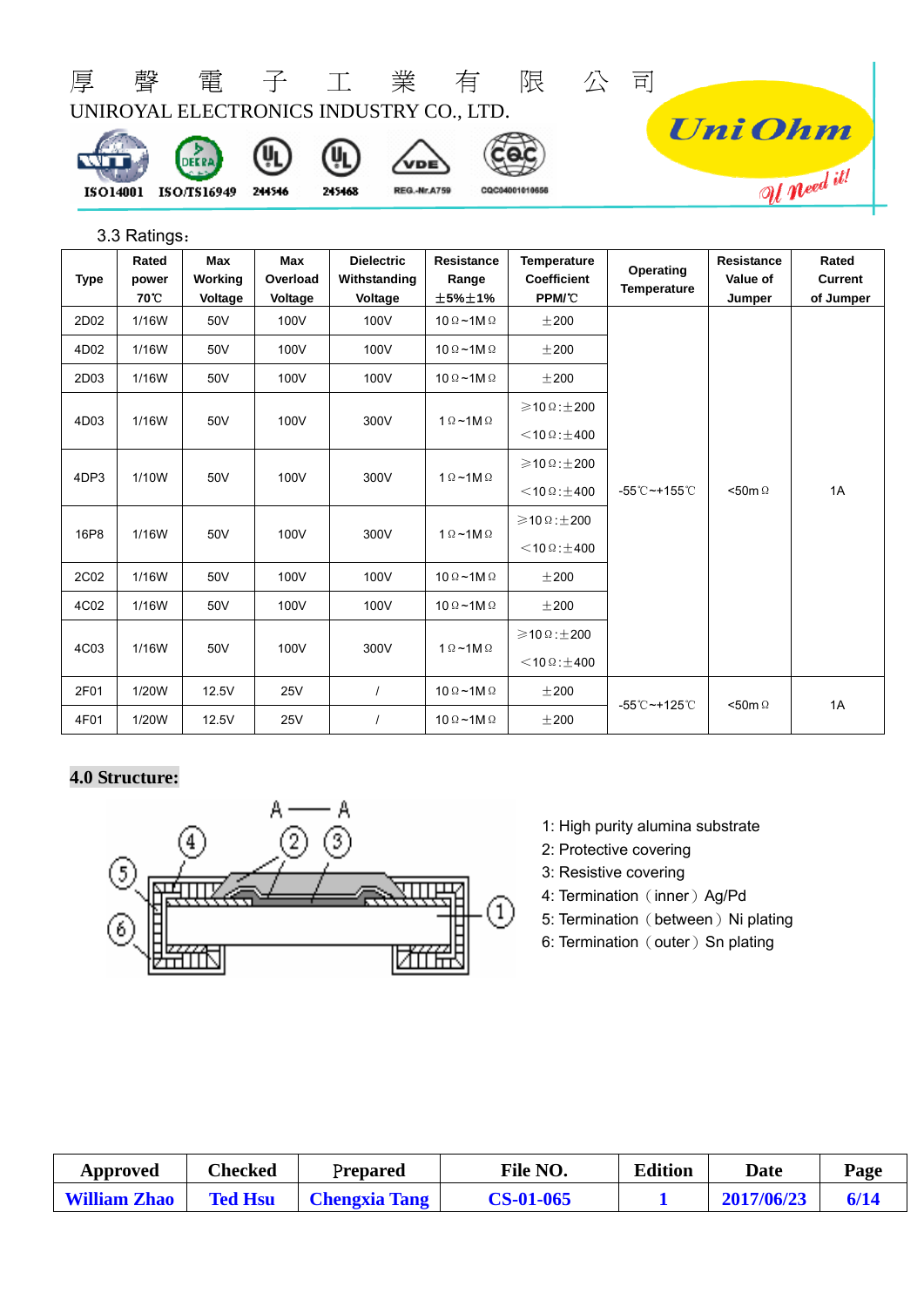

### **5.0 Marking:**

5.1 Normal for 2C02 & 4C02 size, no marking on the body, 0Ω resistors is no marking too. Normal of 4C03 size, the marking as following:

### **EXAMPLE:**







5.2 ±5% Tolerance of 4C03 size: the first two digits are significant figures of resistance and the third denotes number of zeros following.

**EXAMPLE:** 



 $33000 \rightarrow 33K\Omega$ 

 $5.3 \pm 1\%$  Tolerance of 4C03, size: first three digits are significant figures of resistance and the fourth denotes number of zeros following.

#### **EXAMPLE:**



 $2701 \rightarrow 2.7K\Omega$ 

5.4 Normal for 2D02 sizes, no marking on the body.0Ω resistors is no marking too  **EXAMPLE:** 



5.5 5%Tolerance of 4D02, 2D03, 4D03, 4DP3and 16P8 size: the first two digits are significant figures of resistance and the third denotes number of zeros following

| <b>EXAMPLE:</b><br><b>2D03</b> |         | 333             |                               |                |  |
|--------------------------------|---------|-----------------|-------------------------------|----------------|--|
|                                |         |                 | $33000 \rightarrow 33K\Omega$ |                |  |
| Annroved                       | Checked | <b>Prenared</b> | File NO.                      | <b>Edition</b> |  |

| Approved            | Checked        | Prepared             | File NO.         | <b>Edition</b> | Date       | Page |
|---------------------|----------------|----------------------|------------------|----------------|------------|------|
| <b>William Zhao</b> | <b>Ted Hsu</b> | <b>Chengxia Tang</b> | <b>CS-01-065</b> |                | 2017/06/23 | 7/14 |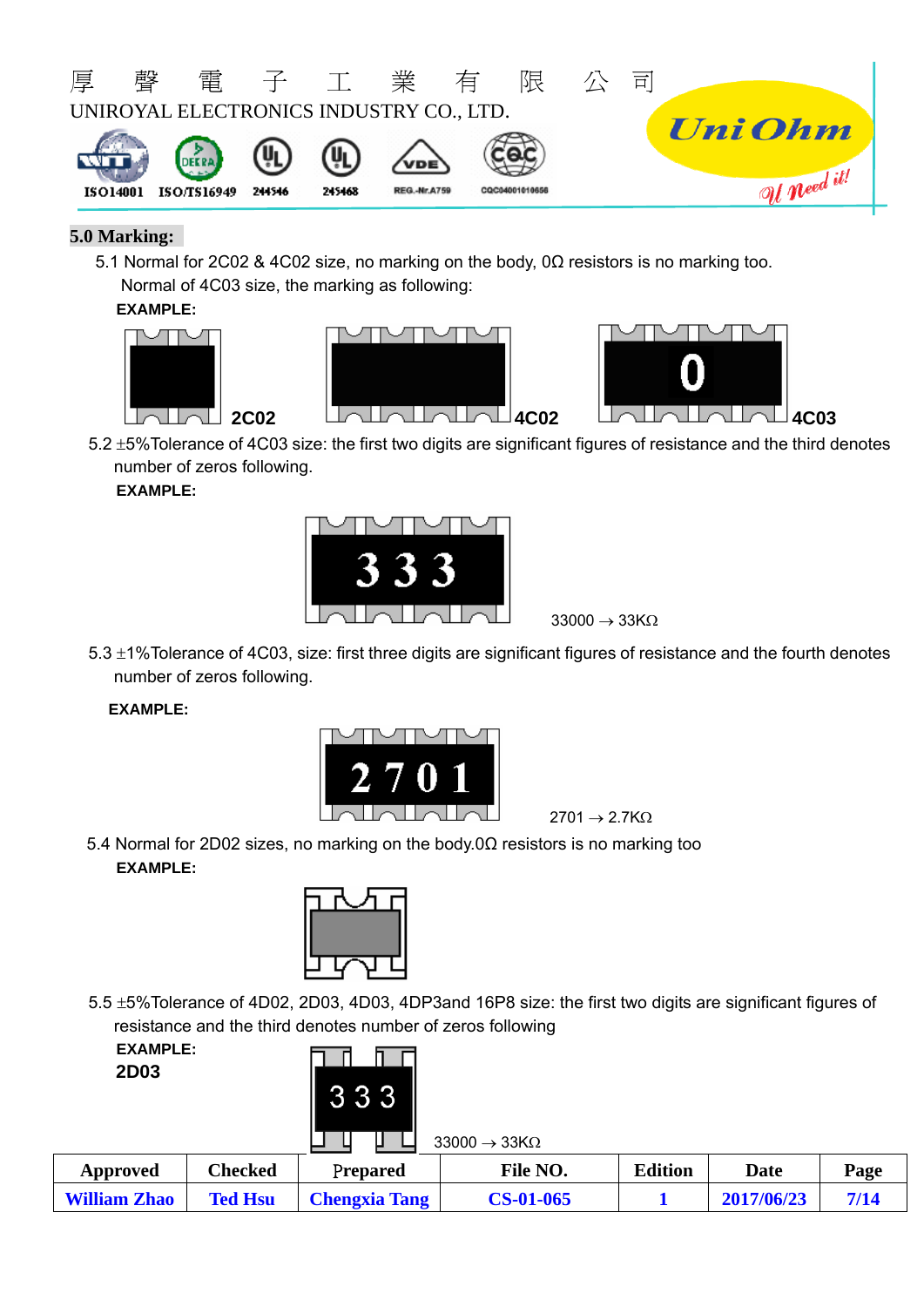

5.6 1%Tolerance of 4D02, 2D03, 4D03, 4DP3and 16P8 size: first three digits are significant figures of resistance and the fourth denotes number of zeros following

| <b>EXAMPLE:</b> |                               |
|-----------------|-------------------------------|
| <b>2D03</b>     |                               |
|                 |                               |
| 27<br>΄ Ο       |                               |
|                 | $2701 \rightarrow 2.7K\Omega$ |

**4D02, 4D03 16P8** 



5.7 0 Ω Normal of 4D02, 4D03, 16P8 size, the marking as following:



5.8 Normal for 2F01, 4F01 sizes, no marking on the body.0 $\Omega$  resistors is no marking too





| Approved            | Checked        | Prepared             | <b>File NO.</b>  | <b>Edition</b> | Date       | Page |
|---------------------|----------------|----------------------|------------------|----------------|------------|------|
| <b>William Zhao</b> | <b>Ted Hsu</b> | <b>Chengxia Tang</b> | <b>CS-01-065</b> |                | 2017/06/23 | 8/14 |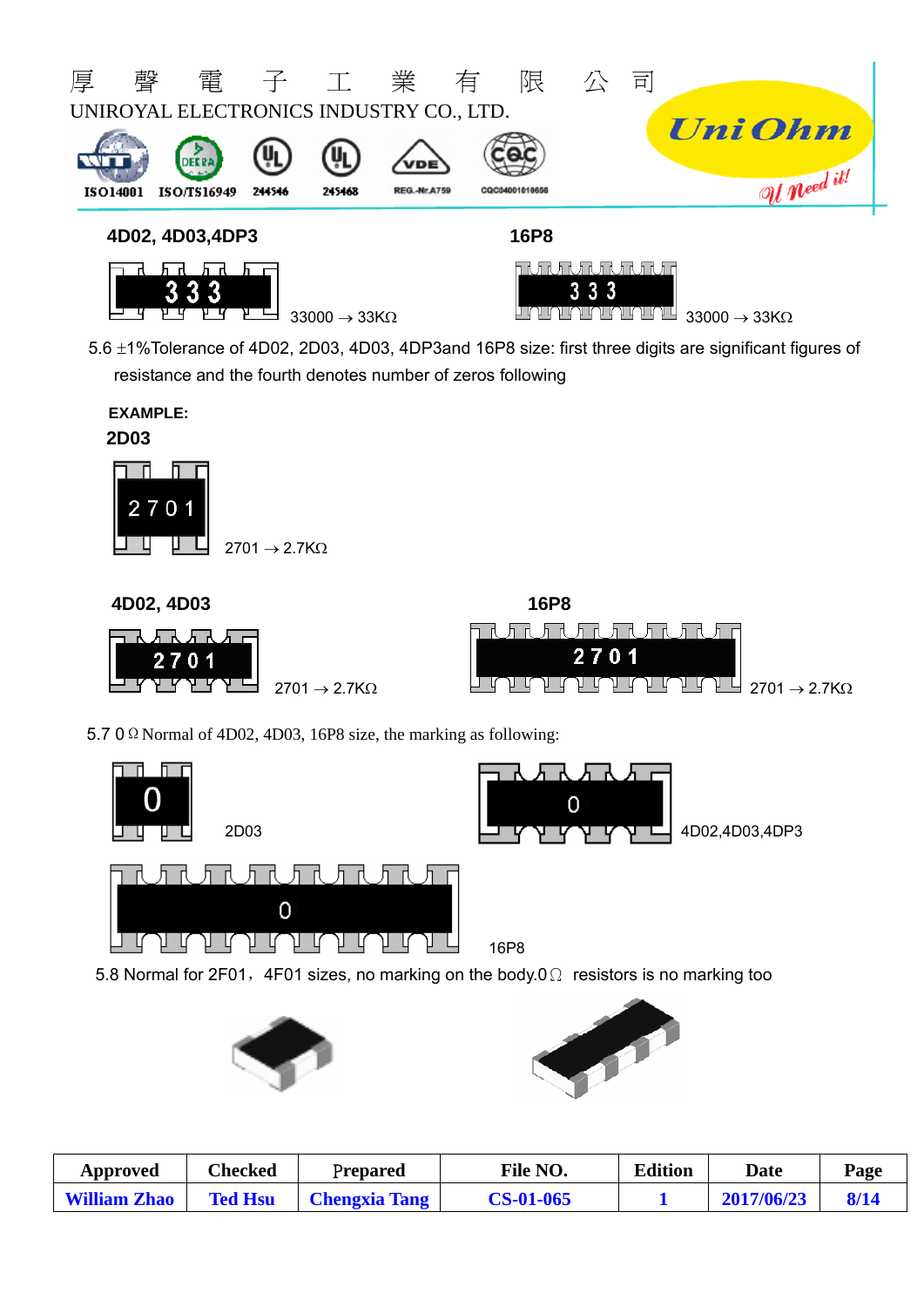

#### **6.0 Power Rating:**

Resistors shall have a power rating based on continuous load operation at an ambient temperature from -55℃ to 70℃. For temperature in excess of 70℃, the load shall be derate as shown in figure 1



#### 6.1 Voltage rating:

Resistors shall have a rated direct-current (DC) continuous working

Voltage or an approximate sine-wave root-mean-square (RMS) alternating-current (AC) continuous working voltage at commercial-line frequency and waveform corresponding to the power rating, as determined from the following formula:

$$
RCWV = \sqrt{P \times R}
$$

Where: RCWV commercial-line frequency and waveform (Volt.)

P = power rating (VATT.)

R = nominal resistance (OHM)

The overload voltage is 2.5 times RCWV or Max. Overload voltage whichever is less.

In no case shall the rated DC or RMS AC continuous working voltage be greater than the applicable maximum value.

#### **7.0 Performance Specification:**

| <b>Characteristic</b>      |                                                       | Limits |                            | <b>Test Method</b><br>(JIS-C-5201&5202)                                                                                                                                                                                                                                                                                           |     |  |  |  |  |
|----------------------------|-------------------------------------------------------|--------|----------------------------|-----------------------------------------------------------------------------------------------------------------------------------------------------------------------------------------------------------------------------------------------------------------------------------------------------------------------------------|-----|--|--|--|--|
| Temperature<br>Coefficient | Reference 3.3                                         |        |                            | 4.8 natural resistance changes per temp. Degree<br>centigrade<br>$R_2-R_1$<br>$\times$ 10 <sup>6</sup> (PPM/°C)<br>$R_1(T_2-T_1)$<br>$R_1$ : resistance value at room temp. (T <sub>1</sub> )<br>$R_2$ : resistance value at room temp. +100°C (Tt <sub>2</sub> )<br>Test pattern: room temp. $(T_1)$ , room temp. +100°C $(T_2)$ |     |  |  |  |  |
| *Short-time<br>overload    | $\pm$ (2%+0.1 $\Omega$ ) MAX<br>2F01: 1%: ± 1%+0.05 Ω |        | 5%: $\pm$ 2%+0.05 $\Omega$ | 4.13 Permanent resistance change after the<br>application of 2.5 times RCWV for 5 seconds.                                                                                                                                                                                                                                        |     |  |  |  |  |
|                            | $^*$ ΔR<50mΩ                                          |        |                            | Apply max overload current for $0\Omega$                                                                                                                                                                                                                                                                                          |     |  |  |  |  |
| * Insulation<br>resistance | $≥$ 1,000 M $\Omega$                                  |        |                            | 4.6 the measuring voltage shall be, measured with a<br>direct voltage of $(100\pm15)$ or a voltage equal to the<br>dielectric withstanding voltage., and apply for 1min                                                                                                                                                           |     |  |  |  |  |
| $\sim$                     |                                                       |        |                            |                                                                                                                                                                                                                                                                                                                                   | --- |  |  |  |  |

| Approved            | Checked        | Prepared             | File NO.         | <b>Edition</b> | Date       | Page |
|---------------------|----------------|----------------------|------------------|----------------|------------|------|
| <b>William Zhao</b> | <b>Ted Hsu</b> | <b>Chengxia Tang</b> | <b>CS-01-065</b> |                | 2017/06/23 | 9/14 |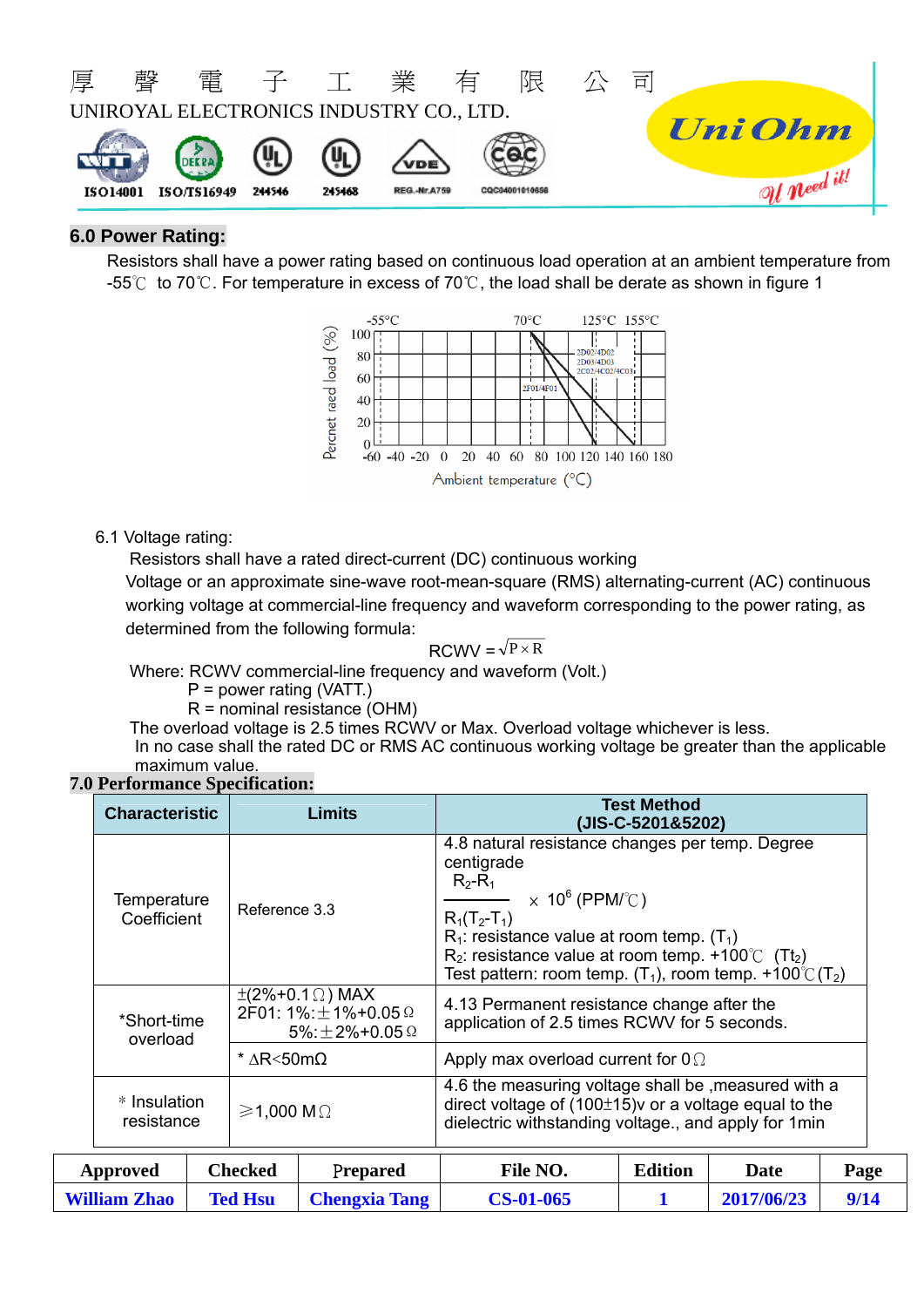| DEER.<br><b>ISO/TS16949</b><br>ISO14001            | UNIROYAL ELECTRONICS INDUSTRY CO., LTD.<br><b>REG.-Nr.A759</b><br>214546<br>215468                        | Uni Ohm<br>U need it!<br>CQC0400101065(                                                                                                                                                                                                          |
|----------------------------------------------------|-----------------------------------------------------------------------------------------------------------|--------------------------------------------------------------------------------------------------------------------------------------------------------------------------------------------------------------------------------------------------|
| <b>Terminal</b>                                    | $\pm$ (1%+0.05 $\Omega$ ) Max                                                                             | 4.33 Twist of test board:                                                                                                                                                                                                                        |
| bending<br>* Dielectric<br>withstanding<br>voltage | No evidence of flashover<br>mechanical damage,<br>arcing or insulation<br>breaks down.                    | $Y/x = 3/90$ mm for 60Seconds<br>4.7 Resistors shall be clamped in the trough of a $90^{\circ}$ C<br>metallic v-block and shall be tested at ac potential<br>respectively specified in the given list of each product<br>type for 60-70 seconds. |
| Soldering<br>heat                                  | Resistance change rate<br>is:<br>$\pm$ (1%+0.05 $\Omega$ ) Max                                            | 4.18 Dip the resistor into a solder bath having a<br>temperature of $260^{\circ}$ $\leq$ $5^{\circ}$ and hold it for 10 $\pm$ 1<br>seconds.                                                                                                      |
|                                                    | 95% coverage Min.                                                                                         | Wave solder:<br>Test temperature of solder: $245^{\circ}$ C + 3 <sup>o</sup> C dipping time in<br>solder: 2-3 seconds.                                                                                                                           |
| *Solderability                                     | Go up tin rate bigger<br>than half of end pole                                                            | PEAK VALUE TEMPERATURE:<br>245℃ - 250℃<br>250<br>230℃ - -<br>200<br>WARM-UP TIME<br>$180^\circ\text{C}$<br>$150^{\circ}\text{C}$ -<br>150<br>$90 \pm 30s$<br>100<br>$20 \pm 10s$<br>50<br>SOLDER TIME<br>HOT UP TIME                             |
|                                                    |                                                                                                           | 4.19Resistance change after continuous five cycles for<br>duty cycle specified below:                                                                                                                                                            |
|                                                    | $\triangle$ R/R $\leq \pm$ (1.0%+0.05 $\Omega$ )                                                          | <b>STEP</b><br><b>TEMPERATURE</b><br><b>TIME</b>                                                                                                                                                                                                 |
| Temperature                                        | 2F01: 1%: ±0.5% + 0.05 $\Omega$                                                                           | 1<br>$-55^{\circ}$ C $\pm 3^{\circ}$ C<br>30 MINS                                                                                                                                                                                                |
| cycling                                            | $5\%$ : $\pm$ 1%+0.05 $\Omega$                                                                            | $\overline{2}$<br>ROOM TEMP.<br>10 --- 15 MINS<br>3<br>30 MINS<br>+155℃±2℃                                                                                                                                                                       |
|                                                    |                                                                                                           | 4<br>ROOM TEMP.<br>10 --- 15 MINS                                                                                                                                                                                                                |
|                                                    |                                                                                                           | *Step1-4 Continuous 5 cycles                                                                                                                                                                                                                     |
| *Load life<br>in humidity                          | $\pm$ (3.0% $\pm$ 0.1 $\Omega$ )Max.<br>2F01: 1%: $\pm$ 2%+0.1 $\Omega$<br>5%: $\pm 3\% \pm 0.1$ $\Omega$ | 7.9 Resistance change after 1,000 hours (1.5 hours<br>"ON",0.5 hour "OFF") at RCWV in a humidity<br>chamber controlled at $40^{\circ}$ C $\pm 2^{\circ}$ C and 90 to 95%<br>relative humidity.                                                   |
|                                                    | * $\Delta R < 50$ m $\Omega$                                                                              | Apply to rated current for $0\Omega$                                                                                                                                                                                                             |
| *Load life                                         | $\pm (3.0\% \pm 0.1 \Omega)$ Max.<br>2F01: $1\%$ : ±2%+0.1 $\Omega$<br>5%: $\pm 3\% \pm 0.1$ $\Omega$     | 4.25.1 Permanent resistance change after 1,000 hours<br>operating at RCWV with duty cycle 1.5 hours "ON", 0.5<br>hour "OFF", at $70^{\circ}$ C $\pm 2^{\circ}$ C ambient.                                                                        |
|                                                    | * $\Delta R < 50$ m $\Omega$                                                                              | Apply to rated current for $0\Omega$                                                                                                                                                                                                             |

| Approved            | Checked        | Prepared             | <b>File NO.</b>  | <b>Edition</b> | Date       | Page  |
|---------------------|----------------|----------------------|------------------|----------------|------------|-------|
| <b>William Zhao</b> | <b>Ted Hsu</b> | <b>Chengxia Tang</b> | <b>CS-01-065</b> |                | 2017/06/23 | 10/14 |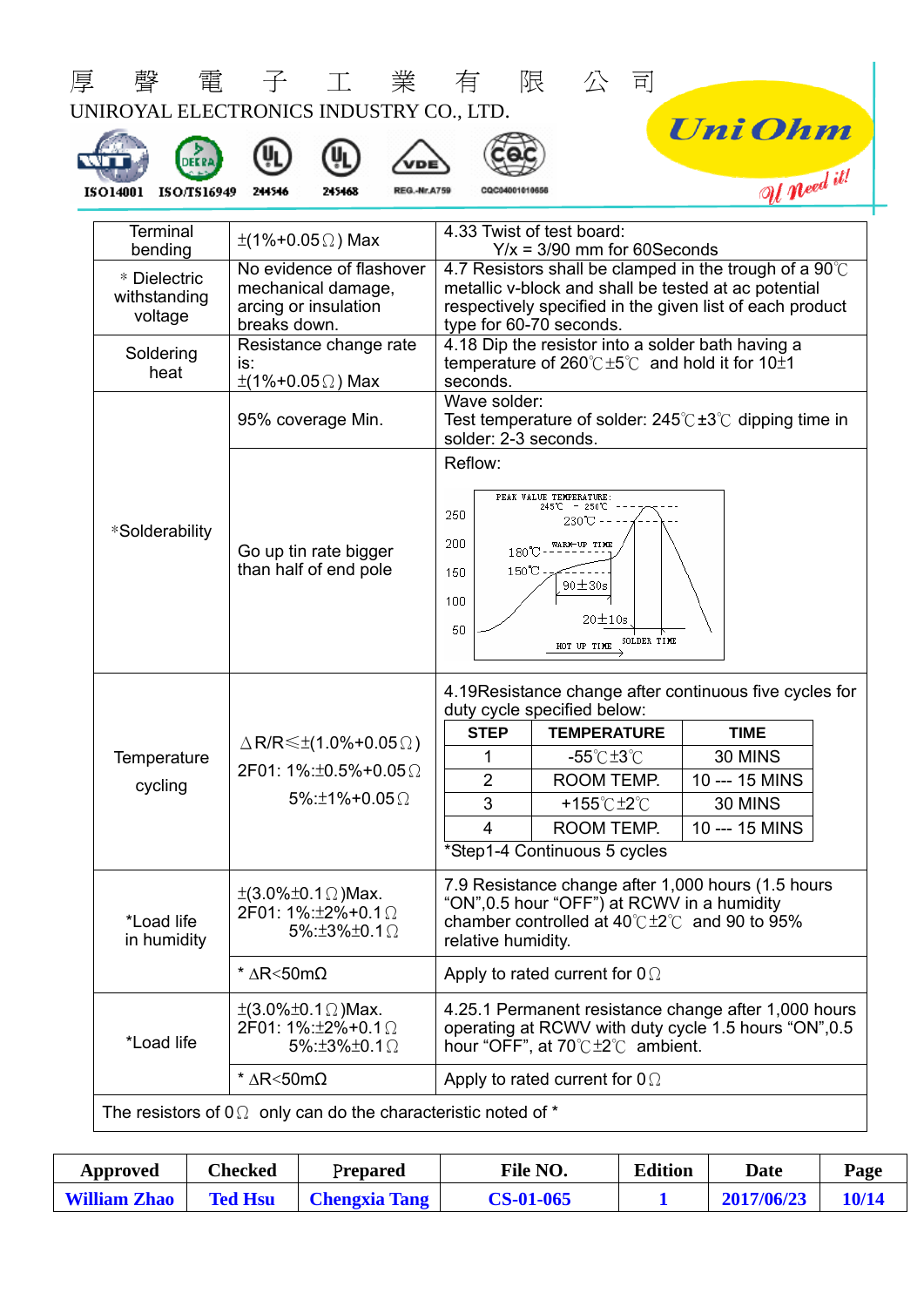

#### **8.0 Explanation of Part No. System:**

The standard Part No. includes 14 digits with the following explanation:

8.1 This is to indicate the Chip Array Resistor size.

Example: 2D02,4D02,2D03,4D03,4DP3,16P8,2C02, 4C02, 4C03,2F01,4F01

- $8.25<sup>th</sup>$ ~6<sup>th</sup> digits:
	- 8.2.1 This is to indicate the wattage or power rating. To dieting the size and the numbers, The following codes are used; and please refer to the following chart for detail:

W=Normal Size; "1"  $\sim$  "G" to denotes "1"  $\sim$  "16" as Hexadecimal:

1/16W~1W:

| Wattage     | $\sqrt{2}$ | /8 | 111 C | 1/16 |
|-------------|------------|----|-------|------|
| Normal Size | W2         | W8 | WA    | WG   |

 8.2.2 For power rating less than 1 watt, the 5th digit will be the letters W to represent the size required & the 6th digit will be a number or a letter code.

```
Example: WG=1/16W
```
8.3 The 7th digit is to denote the Resistance Tolerance. The following letter code is to be used for indicating the standard Resistance Tolerance.

F= $\pm$ 1% G= $\pm$ 2% J= $\pm$ 5% K= $\pm$ 10%

- 8.4 The 8th to 11th digits is to denote the Resistance Value.
	- 8.4.1 For the standard resistance values of E-24 series, the 8th digit is "0", the 9th & 10th digits are to denote the significant figures of the resistance and the 11th digit is the number of zeros following;

For the standard resistance values of E-96 series, the 8th digit to the 10th digits is to denote the significant figures of the resistance and the 11th digit is the zeros following.

8.4.2 The following number s and the letter codes are to be used to indicate the number of zeros in the 11th digit:

```
0=10^0 1=10^1 2=10^2 3=10^3 4=10^4 5=10^5 6=10^6 J=10^1 K=10^2 L=10^3 M=10^4
```
8.4.3 The 12th, 13th & 14th digits.

The 12th digit is to denote the Packaging Type with the following codes:

- C=Bulk in (Chip Product) T=Tape/Reel
- 8.4.4 The 13th digit is normally to indicate the Packing Quantity of Tape/Box & Tape/Reel packaging types. The following letter code is to be used for some packing quantities:
	- 1=1000pcs 2=2000pcs 3=3000pcs 4=4000pcs
	- 5=5000pcs C=10000pcs D=20000pcs E=15000pcs
- 8.4.5 For some items, the 14th digit alone can use to denote special features of additional information with the following codes:

E=For "Environmental Protection, Lead Free type" of Chip.

| Approved            | Checked        | Prepared             | File NO.         | <b>Edition</b> | Date       | Page  |
|---------------------|----------------|----------------------|------------------|----------------|------------|-------|
| <b>William Zhao</b> | <b>Ted Hsu</b> | <b>Chengxia Tang</b> | <b>CS-01-065</b> |                | 2017/06/23 | 11/14 |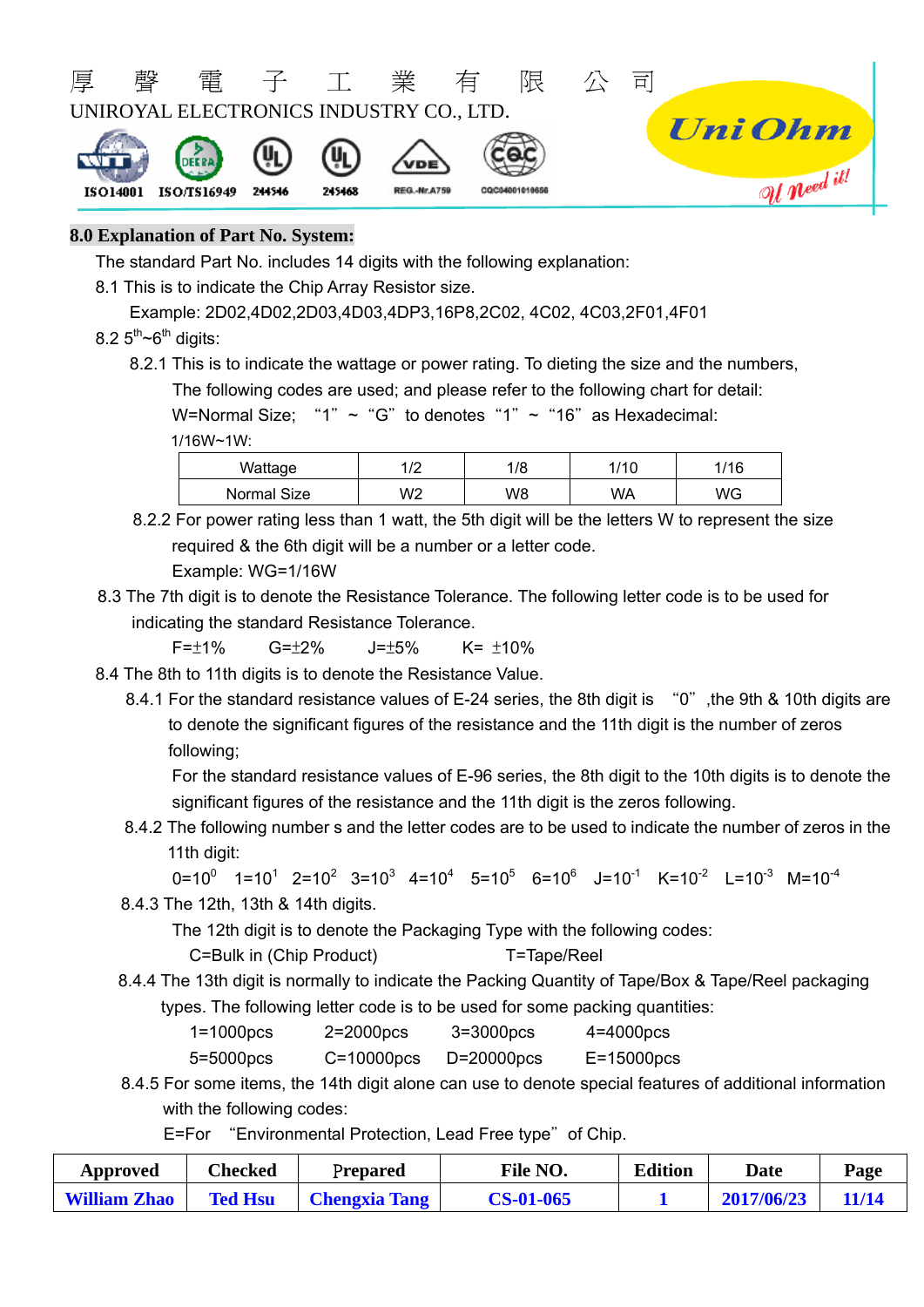

#### **10.0 Packaging:**

#### **10.1 Tapping Dimension:**



**Unit: mm**

| <b>TYPE</b> | $A \pm 0.2$ | B ±0.2 | C±0.05 | $+0.1$<br>ΦD<br>-0 | E±0.1 | F±0.05 | G±0.1 | W <sub>±</sub> 0.2 | T±0.1 |
|-------------|-------------|--------|--------|--------------------|-------|--------|-------|--------------------|-------|
| 2D02,2C02   | 1.20        | 1.20   | 2.00   | 1.50               | 1.75  | 3.50   | 4.00  | 8.00               | 0.45  |
| 4D02,4C02   | 1.20        | 2.20   | 2.00   | 1.50               | 1.75  | 3.50   | 4.00  | 8.00               | 0.70  |
| 2F01        | 0.79        | 1.00   | 2.00   | 1.50               | 1.75  | 3.50   | 4.00  | 8.00               | 0.50  |
| 4F01        | 0.90        | 1.70   | 2.00   | 1.50               | 1.75  | 3.50   | 4.00  | 8.00               | 0.50  |

| Approved            | Checked        | Prepared             | File NO.         | <b>Edition</b> | Date       | Page  |
|---------------------|----------------|----------------------|------------------|----------------|------------|-------|
| <b>William Zhao</b> | <b>Ted Hsu</b> | <b>Chengxia Tang</b> | <b>CS-01-065</b> |                | 2017/06/23 | 12/14 |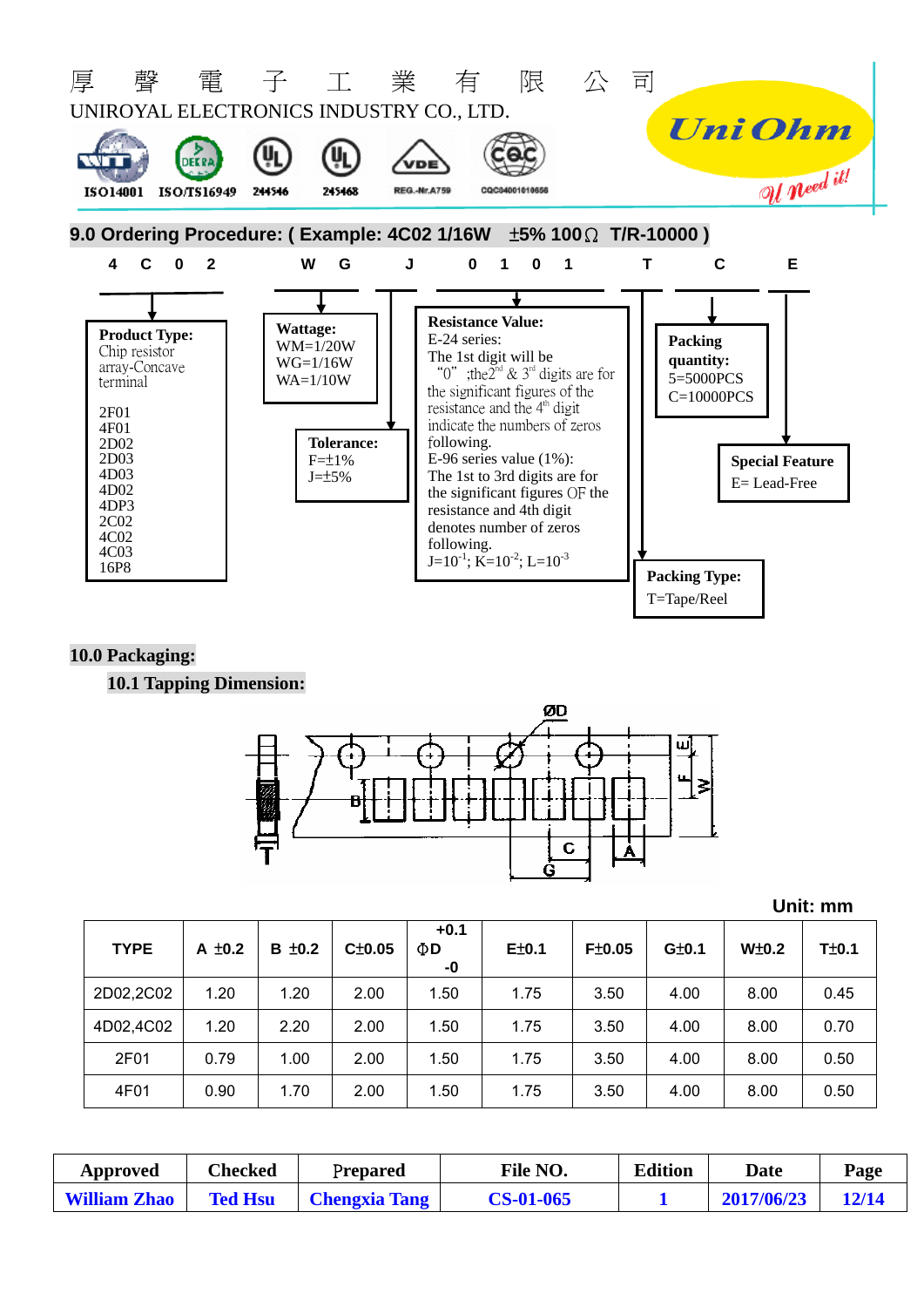



### **Unit: mm**

| <b>TYPE</b> | A $\pm$ 0.2 | $B \pm 0.2$ | C±0.05 | $+0.1$<br>ΦD<br>-0 | E±0.1 | F±0.05 | G±0.1 | W <sub>±</sub> 0.2 | T±0.1 |
|-------------|-------------|-------------|--------|--------------------|-------|--------|-------|--------------------|-------|
| 4D03,4C03   | 2.00        | 3.60        | 2.00   | 1.50               | 1.75  | 3.50   | 4.00  | 8.00               | 0.83  |
| 2D03        | 1.90        | 1.90        | 2.00   | 1.50               | 1.75  | 3.50   | 4.00  | 8.00               | 0.83  |
| 16P8        | 1.80        | 4.30        | 2.00   | 1.50               | 1.75  | 5.50   | 4.00  | 12.00              | 0.75  |

# **10.2 Dimension:**



**Unit: mm** 

| <b>TYPE</b> | <b>Quantity per Reel</b> | $A \pm 0.5$ | $B \pm 0.5$ | $C \pm 0.5$ | $D \pm 1.0$ | $M \pm 2.0$ | $W \pm 1.0$ |
|-------------|--------------------------|-------------|-------------|-------------|-------------|-------------|-------------|
| 2D02        | 10,000PCS                | 2.0         | 13.0        | 21.0        | 60.0        | 178.0       | 10.0        |
| 4D02        | 10,000PCS                | 2.0         | 13.0        | 21.0        | 60.0        | 178.0       | 10.0        |
| 2D03        | 5,000PCS                 | 2.0         | 13.0        | 21.0        | 60.0        | 178.0       | 10.0        |
| 4D03        | 5,000PCS                 | 2.0         | 13.0        | 21.0        | 60.0        | 178.0       | 10.0        |
| 4DP3        | 5,000PCS                 | 2.0         | 13.0        | 21.0        | 60.0        | 178.0       | 10.0        |
| 16P8        | 4,000PCS                 | 2.0         | 13.0        | 21.0        | 60.0        | 178.0       | 13.8        |
| 2C02        | 10,000PCS                | 2.0         | 13.0        | 21.0        | 60.0        | 178.0       | 10.0        |
| 4C02        | 10,000PCS                | 2.0         | 13.0        | 21.0        | 60.0        | 178.0       | 10.0        |
| 4C03        | 5,000PCS                 | 2.0         | 13.0        | 21.0        | 60.0        | 178.0       | 10.0        |
| 2F01        | 10,000PCS                | 2.0         | 13.0        | 21.0        | 60.0        | 178.0       | 10.0        |
| 4F01        | 10,000PCS                | 2.0         | 13.0        | 21.0        | 60.0        | 178.0       | 10.0        |

| Approved            | Checked        | Prepared             | File NO.         | <b>Edition</b> | Date       | Page  |
|---------------------|----------------|----------------------|------------------|----------------|------------|-------|
| <b>William Zhao</b> | <b>Ted Hsu</b> | <b>Chengxia Tang</b> | <b>CS-01-065</b> |                | 2017/06/23 | 13/14 |